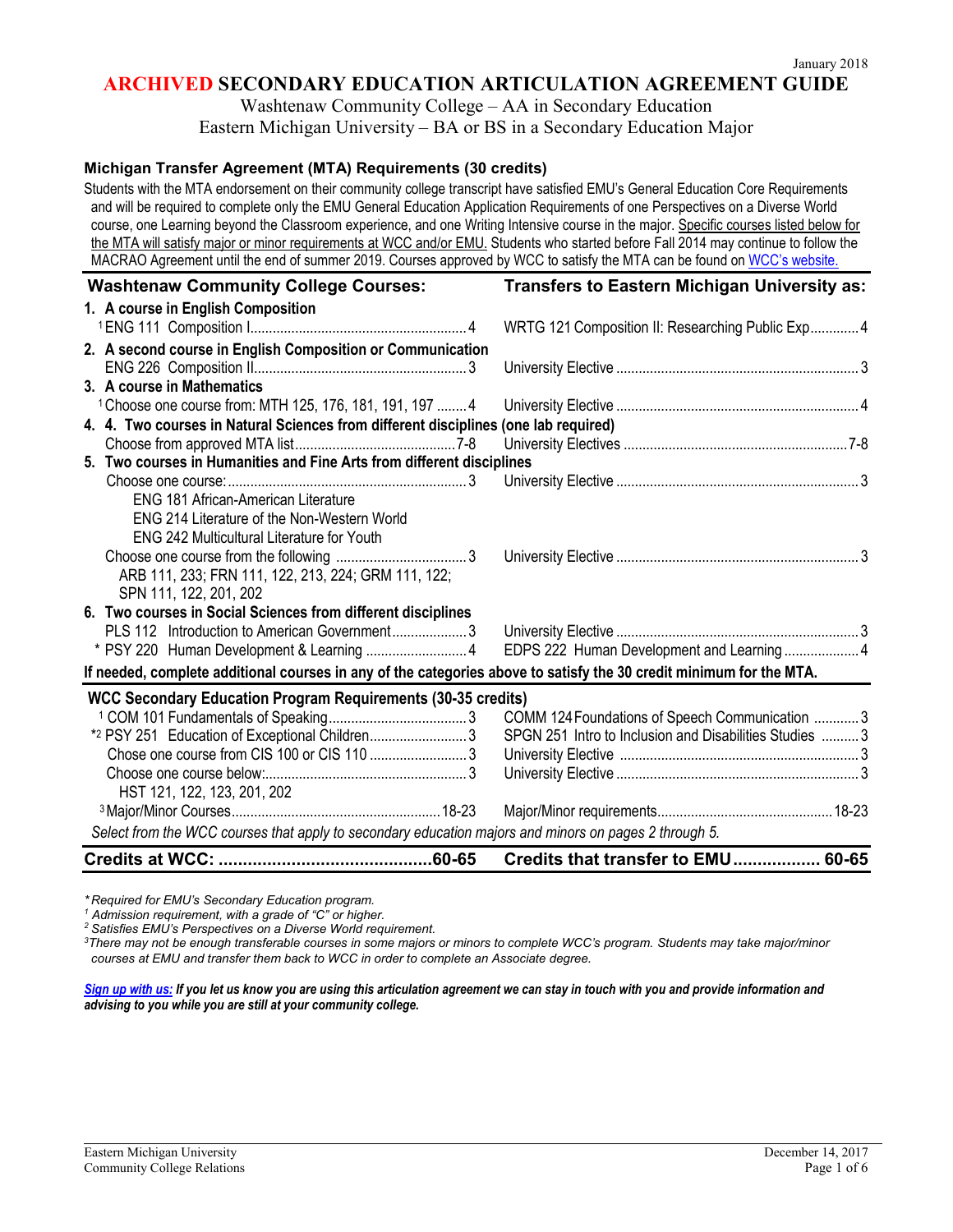Washtenaw Community College – AA in Secondary Education

Eastern Michigan University – BA or BS in a Secondary Education Major

### Completion of Secondary Education Program at EMU

# **Admission to Phase 1 of the Initial Teacher Preparation Program**

*Students with a community college GPA of 3.0 or higher, who have completed at least 56 transferable credits and have a minimum math sub-score of 530 on the SAT (if taken after March1, 2016) or a minimum of 480 on the evidence-based reading and writing portion of the SAT can apply directly to Phase 1. Students without a 3.0 or higher must complete at least 12 credits at EMU to establish an overall GPA of 2.5 and a GPA of 2.5 in the major. The courses listed below for the major or minor may be used for this purpose.* 

### **Remaining Major/minor Requirements (30 - 47 credits)**

| Students must complete an approved major and (certain teaching majors excepted) minor. |  |
|----------------------------------------------------------------------------------------|--|
| Credit hours are approximate and will vary depending on the major and minor chosen     |  |
| at EMU and the number of major and minor courses completed at the community college.   |  |
|                                                                                        |  |
|                                                                                        |  |

For information on approved secondary education majors and minors go to the **EMU** catalog.

| <b>Professional Studies</b><br><b>Phases I Courses (12 credits)</b>                                                                             | (33 credits) |
|-------------------------------------------------------------------------------------------------------------------------------------------------|--------------|
|                                                                                                                                                 |              |
|                                                                                                                                                 |              |
|                                                                                                                                                 |              |
| <b>Phase II Courses (9 credits)</b>                                                                                                             |              |
|                                                                                                                                                 |              |
|                                                                                                                                                 |              |
|                                                                                                                                                 |              |
| <b>Phase III Capstone Experience (9 credits)</b>                                                                                                |              |
|                                                                                                                                                 |              |
|                                                                                                                                                 |              |
| NOTE: Credits are approximate. Credits at EMU and total credits will vary depending on<br>major and minor as well as specific courses selected. |              |
| Approximate Credits to Graduate:  124-142<br>Satisfies EMU's Learning Beyond the Classroom requirement.                                         |              |

### **WCC Courses That Transfer for Secondary Education Majors and Minors**

These courses may be used to satisfy electives in WCC's Secondary Education program. Although all of the courses listed below will transfer to EMU, students should select carefully so that they will be able to meet the minimum requirements at EMU. A minimum of 60 credits toward the program total must be completed at the four-year college level; and at least 9 hours in a major and 6 hours in a minor, both at the 300/400 level, must be completed at EMU. Majors include a minimum of 30 credits and minors a minimum of 20 credits.

| <b>Washtenaw Community College:</b>                | Eastern Michigan University:                          |  |  |  |  |
|----------------------------------------------------|-------------------------------------------------------|--|--|--|--|
| <b>Biology Major/Minor</b>                         |                                                       |  |  |  |  |
| *BIO 162 General Biology II Cells and Molecules 4  |                                                       |  |  |  |  |
| *BIO 161 General Biology I Ecology and Evolution 4 |                                                       |  |  |  |  |
|                                                    |                                                       |  |  |  |  |
|                                                    |                                                       |  |  |  |  |
|                                                    | CHEM 371 & 372 & 373 Organic Chemistry   &    &  ab 8 |  |  |  |  |
|                                                    |                                                       |  |  |  |  |
|                                                    |                                                       |  |  |  |  |
|                                                    |                                                       |  |  |  |  |
| MTH 160 Basic Statistics (4)                       | STAT 170 Elementary Statistics                        |  |  |  |  |
| MTH 191 Calculus I (5)                             | MATH 120 Calculus I                                   |  |  |  |  |
| <b>Chemistry Major/Minor</b>                       |                                                       |  |  |  |  |
|                                                    |                                                       |  |  |  |  |
|                                                    |                                                       |  |  |  |  |
| Eastern Michigan University                        | December 14, 2017                                     |  |  |  |  |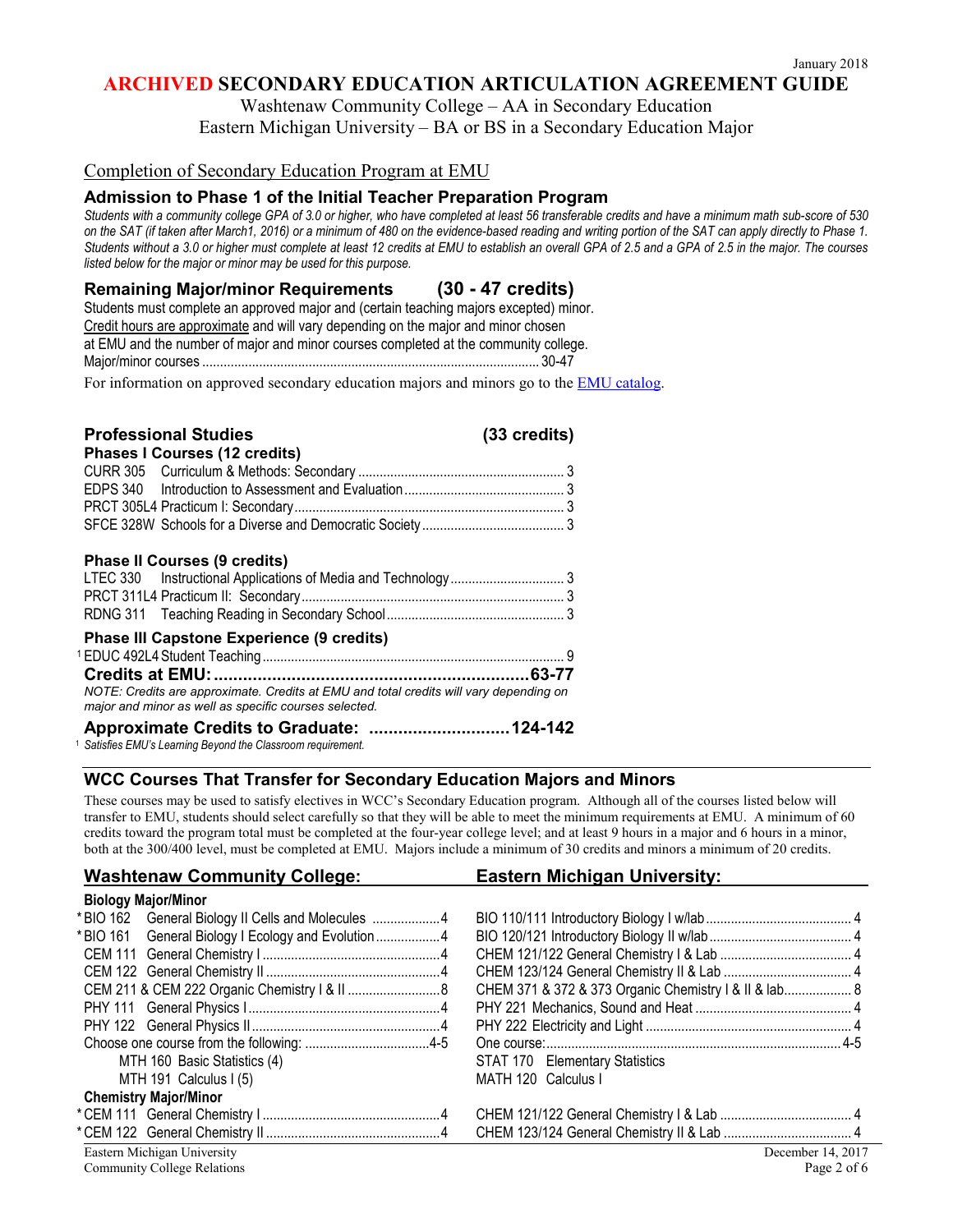Washtenaw Community College – AA in Secondary Education

|                                                                                                                  | Eastern Michigan University – BA or BS in a Secondary Education Major |  |
|------------------------------------------------------------------------------------------------------------------|-----------------------------------------------------------------------|--|
| CEM 211 & CEM 222 Organic Chemistry   &     8                                                                    | CHEM 371 & 372 & 373 Organic Chemistry   &    &  ab 8                 |  |
|                                                                                                                  |                                                                       |  |
|                                                                                                                  |                                                                       |  |
| PHY 111 General Physics I (4)                                                                                    | Mechanics, Sound and Heat<br><b>PHY 221</b>                           |  |
| PHY 211 Analytical Physics I (5)                                                                                 | <b>PHY 223</b><br><b>Mechanics and Sound</b>                          |  |
|                                                                                                                  |                                                                       |  |
| PHY 122 General Physics II (4)                                                                                   | PHY 222 Electricity and Light                                         |  |
| PHY 222 Analytical Physics II (5)                                                                                | PHY 224 Electricity and Light                                         |  |
| <b>Communication and Theatre Arts Teaching Major/Minor</b>                                                       |                                                                       |  |
|                                                                                                                  |                                                                       |  |
| *COM 130 Introduction to Mass Communication3                                                                     |                                                                       |  |
| *COM 142 Oral Interpretation of Literature3                                                                      |                                                                       |  |
|                                                                                                                  |                                                                       |  |
|                                                                                                                  |                                                                       |  |
|                                                                                                                  |                                                                       |  |
| <b>Earth Science Major/Minor</b>                                                                                 |                                                                       |  |
|                                                                                                                  |                                                                       |  |
| <sup>1</sup> BIO 162 General Biology II Cells and Molecules 4                                                    |                                                                       |  |
|                                                                                                                  |                                                                       |  |
|                                                                                                                  | PHY 221                                                               |  |
|                                                                                                                  |                                                                       |  |
| MTH 160 Basic Statistics (4)                                                                                     | STAT 170 Elementary Statistics                                        |  |
| MTH 191 Calculus I (5)                                                                                           | MATH 120 Calculus I                                                   |  |
| (*MTH 176 will transfer and apply toward the Earth Science minor)                                                |                                                                       |  |
| Geography/History Comprehensive Major                                                                            |                                                                       |  |
|                                                                                                                  |                                                                       |  |
|                                                                                                                  |                                                                       |  |
|                                                                                                                  |                                                                       |  |
| HST 202 United States History Since 1877 3                                                                       |                                                                       |  |
| <b>PLS 112</b><br>Introduction to American Government 3                                                          |                                                                       |  |
| Integrated Science Comprehensive Group Major [Leave at least 7 credit hours (2 requirements) to complete at EMU] |                                                                       |  |
| <b>BIO 162</b><br>General Biology II Cells and Molecules 4                                                       |                                                                       |  |
| General Biology I Ecology and Evolution4<br><b>BIO 161</b>                                                       |                                                                       |  |
| <b>CEM 111</b>                                                                                                   |                                                                       |  |
|                                                                                                                  |                                                                       |  |
| <b>GLG 114</b>                                                                                                   |                                                                       |  |
| <b>PHY 211</b>                                                                                                   | PHY 223                                                               |  |
|                                                                                                                  |                                                                       |  |
| <b>MTH 191</b>                                                                                                   |                                                                       |  |
|                                                                                                                  |                                                                       |  |
|                                                                                                                  |                                                                       |  |

| BS in a Secondary Education Major                     |  |
|-------------------------------------------------------|--|
| CHEM 371 & 372 & 373 Organic Chemistry I & II & lab 8 |  |
|                                                       |  |
|                                                       |  |
| PHY 221 Mechanics, Sound and Heat                     |  |
| PHY 223 Mechanics and Sound                           |  |
|                                                       |  |
| PHY 222 Electricity and Light                         |  |
| PHY 224 Electricity and Light                         |  |

| STAT 170 Elementary Statistics |  |
|--------------------------------|--|
|                                |  |

| HIST 124 The United States, 1877 to Present 3 |  |
|-----------------------------------------------|--|
|                                               |  |

### **Credit hours (2 requirements) to complete at FMU]**

|  | $\sim$ 0.000, 1.000 (E requiremently) to complete at Empl |  |
|--|-----------------------------------------------------------|--|
|  |                                                           |  |
|  |                                                           |  |
|  |                                                           |  |
|  |                                                           |  |
|  |                                                           |  |
|  |                                                           |  |
|  |                                                           |  |
|  |                                                           |  |
|  |                                                           |  |
|  |                                                           |  |

*\* may be completed for minor.*

<sup>1</sup> *required support course or prerequisite for the major*

### **Language, Literature and Writing Major**

| ENG 209 Technical Writing III (3) | WRTG 323 Writing in the Professional World (3)                  |
|-----------------------------------|-----------------------------------------------------------------|
| ENG 218 Technical Writing IV (3)  | WRTG 324 Professional Writing and Technical Communication I (3) |

| ENG 209 Technical Writing III (3) | WRTG 323 Writing in the Professional World (3)                  |
|-----------------------------------|-----------------------------------------------------------------|
| ENG 218 Technical Writing IV (3)  | WRTG 324 Professional Writing and Technical Communication I (3) |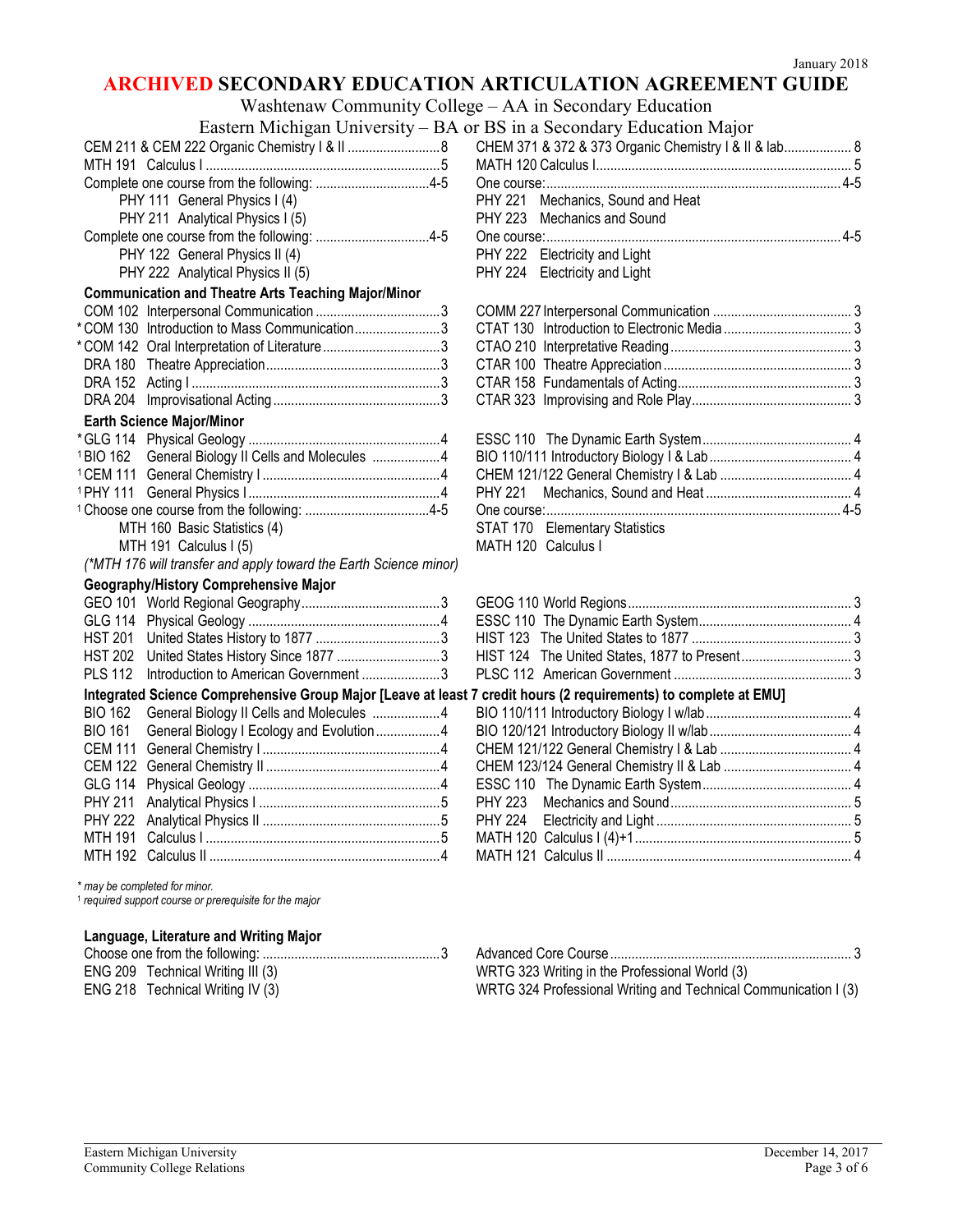Washtenaw Community College – AA in Secondary Education Eastern Michigan University – BA or BS in a Secondary Education Major

# **WCC Courses That Transfer for Secondary Education Majors and Minors**

# Washtenaw Community College: Eastern Michigan University:

# **Mathematics Major/Minor**

| *MTH 191       |                                                                                                     |   | ľ |
|----------------|-----------------------------------------------------------------------------------------------------|---|---|
| *MTH 192       |                                                                                                     |   | ľ |
| *MTH 197       |                                                                                                     |   | ľ |
| <b>MTH 293</b> |                                                                                                     |   | ľ |
| *MTH 295       |                                                                                                     |   | ľ |
|                | <b>Physical Science Comprehensive Major</b>                                                         |   |   |
| <b>CEM 111</b> |                                                                                                     |   |   |
| <b>CEM 122</b> |                                                                                                     |   |   |
| <b>PHY 211</b> |                                                                                                     |   | ľ |
| <b>PHY 222</b> |                                                                                                     |   |   |
| <b>GLG 114</b> |                                                                                                     |   |   |
| <b>MTH 191</b> |                                                                                                     |   | ľ |
| <b>MTH 192</b> |                                                                                                     |   | ľ |
|                | Physical Science Group Major-with Biology teaching minor                                            |   |   |
| <b>CEM 111</b> |                                                                                                     |   |   |
| <b>CEM 122</b> |                                                                                                     |   |   |
| <b>PHY 211</b> |                                                                                                     |   |   |
| <b>PHY 222</b> |                                                                                                     |   |   |
| <b>MTH 191</b> |                                                                                                     |   |   |
| <b>MTH 192</b> |                                                                                                     |   | ľ |
|                | Physical Science Group Major-with Chemistry teaching minor                                          |   |   |
| <b>GLG 114</b> |                                                                                                     |   | E |
| <b>PHY 211</b> |                                                                                                     |   | I |
| <b>PHY 222</b> |                                                                                                     |   | ľ |
| <b>MTH 191</b> |                                                                                                     |   |   |
| <b>MTH 192</b> |                                                                                                     |   | ľ |
|                | Physical Science Group Major-with Earth Science teaching minor                                      |   |   |
| <b>CEM 111</b> |                                                                                                     |   |   |
| <b>CEM 122</b> |                                                                                                     |   |   |
| <b>PHY 211</b> |                                                                                                     |   | F |
| <b>PHY 222</b> |                                                                                                     |   |   |
| <b>MTH 191</b> |                                                                                                     |   |   |
| <b>MTH 192</b> |                                                                                                     |   |   |
|                | Physical Science Group Major-with Physics teaching minor                                            |   |   |
|                |                                                                                                     |   |   |
| CEM 122        |                                                                                                     |   |   |
| <b>GLG 114</b> |                                                                                                     |   |   |
|                | * may be completed for minor.<br><sup>1</sup> required support course or prerequisite for the major |   |   |
|                | <b>Physics Major/Minor</b>                                                                          |   |   |
|                |                                                                                                     |   | F |
| * PHY 222      |                                                                                                     |   |   |
| *MTH 191       |                                                                                                     |   |   |
|                |                                                                                                     |   |   |
|                |                                                                                                     | 4 |   |

|                | <b>Mathematics Major/Minor</b>                                                                    |                                                          |  |
|----------------|---------------------------------------------------------------------------------------------------|----------------------------------------------------------|--|
|                |                                                                                                   |                                                          |  |
|                |                                                                                                   |                                                          |  |
|                |                                                                                                   |                                                          |  |
|                |                                                                                                   |                                                          |  |
|                |                                                                                                   | MATH 325 Differential Equations (Restricted Elective)  4 |  |
|                | <b>Physical Science Comprehensive Major</b>                                                       |                                                          |  |
|                |                                                                                                   |                                                          |  |
|                |                                                                                                   |                                                          |  |
| PHY 211        |                                                                                                   | <b>PHY 223</b>                                           |  |
|                |                                                                                                   | <b>PHY 224</b>                                           |  |
|                |                                                                                                   |                                                          |  |
|                |                                                                                                   |                                                          |  |
|                |                                                                                                   |                                                          |  |
|                | Physical Science Group Major-with Biology teaching minor                                          |                                                          |  |
|                |                                                                                                   |                                                          |  |
|                |                                                                                                   |                                                          |  |
| <b>PHY 211</b> |                                                                                                   | <b>PHY 223</b>                                           |  |
|                |                                                                                                   | <b>PHY 224</b>                                           |  |
|                |                                                                                                   |                                                          |  |
|                |                                                                                                   |                                                          |  |
|                | Physical Science Group Major-with Chemistry teaching minor                                        |                                                          |  |
|                |                                                                                                   |                                                          |  |
| <b>PHY 211</b> |                                                                                                   | <b>PHY 223</b>                                           |  |
|                |                                                                                                   | <b>PHY 224</b>                                           |  |
|                |                                                                                                   |                                                          |  |
|                |                                                                                                   |                                                          |  |
|                | Physical Science Group Major-with Earth Science teaching minor                                    |                                                          |  |
|                |                                                                                                   |                                                          |  |
|                |                                                                                                   |                                                          |  |
| <b>PHY 211</b> |                                                                                                   | <b>PHY 223</b>                                           |  |
|                |                                                                                                   | <b>PHY 224</b>                                           |  |
|                |                                                                                                   |                                                          |  |
|                |                                                                                                   |                                                          |  |
|                | Physical Science Group Major-with Physics teaching minor                                          |                                                          |  |
|                |                                                                                                   |                                                          |  |
|                |                                                                                                   |                                                          |  |
|                |                                                                                                   |                                                          |  |
|                | may be completed for minor.<br><sup>1</sup> required support course or prerequisite for the major |                                                          |  |

|  |  | *PHY 211 Analytical Physics I …………………………………………5  PHY 223  Mechanics and Sound……………………………………………5                 |  |
|--|--|-----------------------------------------------------------------------------------------------------------------|--|
|  |  |                                                                                                                 |  |
|  |  |                                                                                                                 |  |
|  |  | * MTH 192   Calculus II ………………………………………………………4       MATH 121  Calculus II…………………………………………………………………… 4          |  |
|  |  |                                                                                                                 |  |
|  |  | * MTH 293   Calculus III ………………………………………………………4        MATH 223  Multivariable Calculus …………………………………………………………4 |  |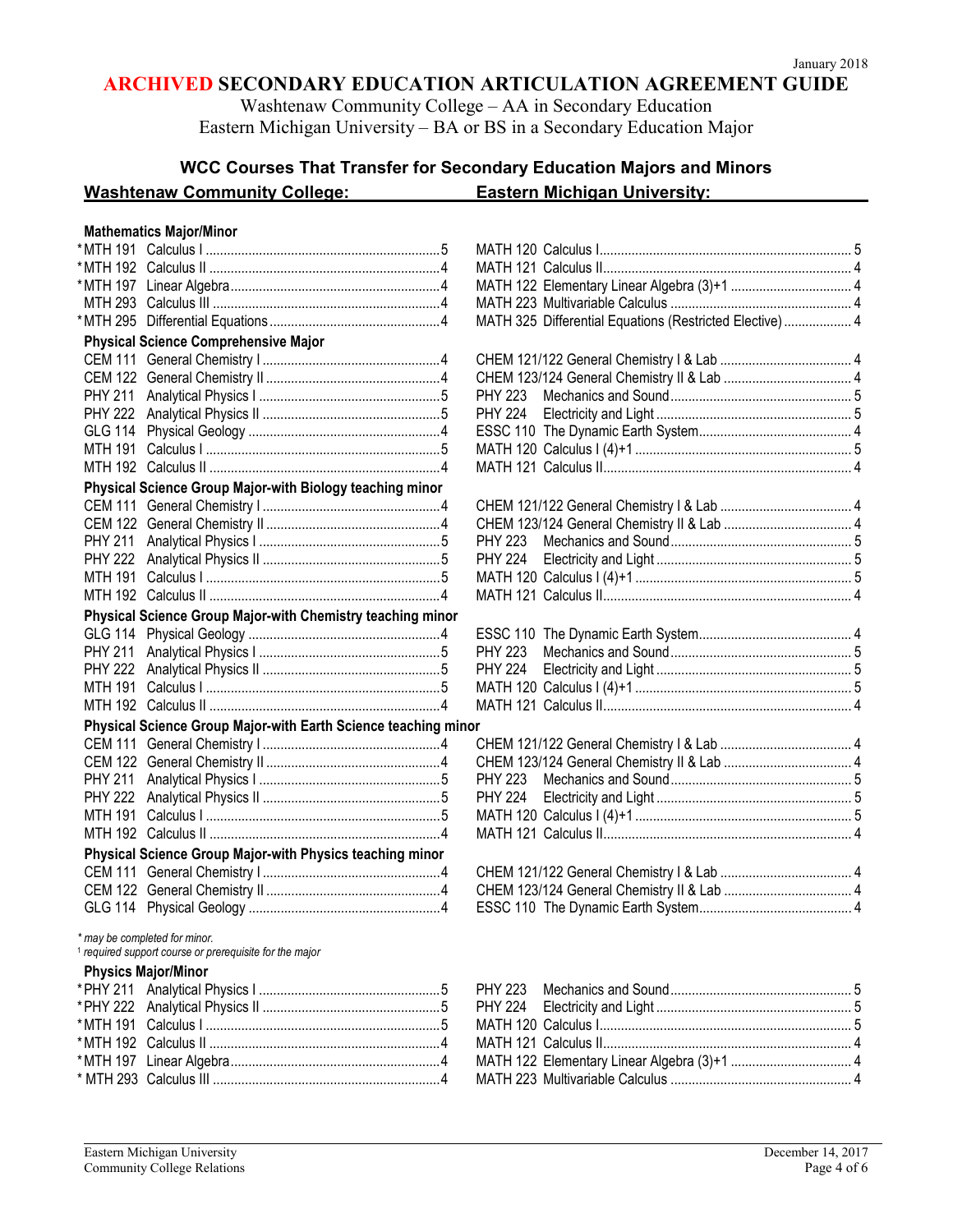Washtenaw Community College – AA in Secondary Education

Eastern Michigan University – BA or BS in a Secondary Education Major

# **WCC Courses That Transfer for Secondary Education Majors and Minors Washtenaw Community College: Eastern Michigan University:**

### **Psychology Minor only**

|                |                                                                   | <b>PSY 101</b> |  |
|----------------|-------------------------------------------------------------------|----------------|--|
|                | Other courses should be selected in consultation with an advisor. |                |  |
|                | Social Studies/Economics Comprehensive Major                      |                |  |
|                |                                                                   |                |  |
|                |                                                                   |                |  |
|                |                                                                   |                |  |
| <b>HST 201</b> |                                                                   |                |  |
| <b>HST 202</b> | United States History Since 1877 3                                |                |  |
| <b>PLS 112</b> | Introduction to American Government 3                             |                |  |
| <b>PLS 150</b> | State and Local Government and Politics3                          |                |  |
|                | Social Studies/Geography Comprehensive Major                      |                |  |
|                |                                                                   |                |  |
|                |                                                                   |                |  |
| GEO 101        |                                                                   |                |  |
| <b>HST 201</b> |                                                                   |                |  |
| <b>HST 202</b> | United States History Since 1877 3                                |                |  |
| <b>PLS 112</b> | Introduction to American Government 3                             |                |  |
| <b>PLS 150</b> | State and Local Government and Politics3                          |                |  |
|                | Social Studies/History Comprehensive Major                        |                |  |
|                |                                                                   |                |  |
|                |                                                                   |                |  |
|                |                                                                   |                |  |
|                |                                                                   |                |  |
| <b>HST 202</b> |                                                                   |                |  |
| <b>PLS 112</b> | Introduction to American Government 3                             |                |  |
| <b>PLS 150</b> | State and Local Government and Politics3                          |                |  |
|                | Social Studies/Political Science Comprehensive Major              |                |  |
|                |                                                                   |                |  |
|                |                                                                   |                |  |
| GEO 101        |                                                                   |                |  |
| <b>HST 201</b> |                                                                   |                |  |
| <b>HST 202</b> | United States History Since 1877 3                                |                |  |
| <b>PLS 112</b> | Introduction to American Government 3                             |                |  |
| <b>PLS 150</b> | State and Local Government and Politics3                          |                |  |
| <b>PLS 250</b> |                                                                   |                |  |

|                | Other courses should be selected in consultation with an advisor. |  |
|----------------|-------------------------------------------------------------------|--|
|                | Social Studies/Economics Comprehensive Major                      |  |
|                |                                                                   |  |
|                |                                                                   |  |
|                |                                                                   |  |
| <b>HST 201</b> |                                                                   |  |
| <b>HST 202</b> | United States History Since 1877 3                                |  |
| <b>PLS 112</b> | Introduction to American Government 3                             |  |
| <b>PLS 150</b> | State and Local Government and Politics3                          |  |
|                | Social Studies/Geography Comprehensive Major                      |  |
|                |                                                                   |  |
|                |                                                                   |  |
| GEO 101        |                                                                   |  |
| <b>HST 201</b> |                                                                   |  |
| <b>HST 202</b> | United States History Since 1877 3                                |  |
| <b>PLS 112</b> | Introduction to American Government 3                             |  |
| <b>PLS 150</b> | State and Local Government and Politics3                          |  |
|                | <b>Social Studies/History Comprehensive Major</b>                 |  |
|                |                                                                   |  |
|                |                                                                   |  |
|                |                                                                   |  |
| <b>HST 201</b> |                                                                   |  |
| <b>HST 202</b> | United States History Since 1877 3                                |  |
| <b>PLS 112</b> | Introduction to American Government3                              |  |
| <b>PLS 150</b> | State and Local Government and Politics3                          |  |
|                | Social Studies/Political Science Comprehensive Major              |  |
|                |                                                                   |  |
|                |                                                                   |  |

*\* may be completed for minor.*

<sup>1</sup> *required support course or prerequisite for the major*